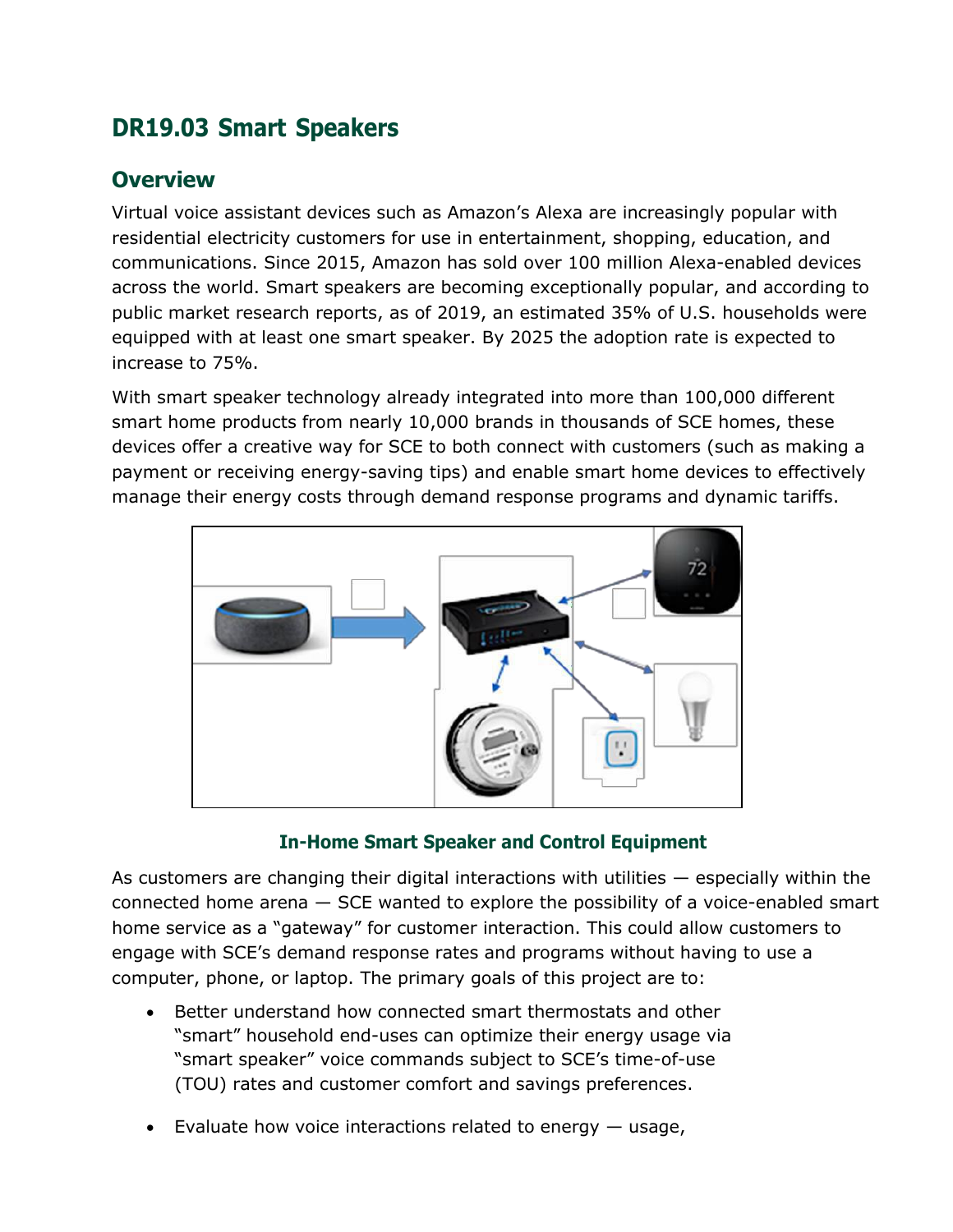estimated bill, best times to use appliances — can be improved to identify optimal voice command "skills" and "smart speaker" interactions.

• Develop optimization algorithms and voice interaction vocabulary specific for the new SCE TOU rates and demand response programs.

The secondary objectives of the EM&T Smart Speaker demonstration project are to:

- Better understand how customers can effectively interact with and use the smart speaker and other connected technologies in the home, for their preferences for energy management.
- Determine how customer satisfaction is impacted by the customers' experience with smart speakers and connected technologies for managing energy, and if the interaction persists or is just a novelty.
- Estimate the change in customer energy use that can be attributed to the enabling technology of a smart energy management hub with Smart Speaker and associated Alexa skills as an "integrated energy management package".

Customers in the study will receive training on how to ask energy-related questions and set their home energy optimization preferences using the smart speaker. A "smart hub" provides algorithms to use various data points, such as the customer TOU rate, energy use, and preferences, to optimize connected devices. Device settings are adjusted to run less during peak times. This project will demonstrate the smart speaker's interactive capabilities with household occupants and will assess whether the smart speaker can enable customers to manage their energy use and cost by optimizing all their connected devices.

The project will use a meter-based assessment that is individualized for each home to assess impacts of energy savings, load shifting, and load reduction. The goal will be to understand energy usage impacts and to potentially develop a deemed IDSM measure for both residential energy efficiency and demand response programs, using real time meter data to assess incremental changes in usage.

The project was funded under the EM&T Technology Assessments and Technology Transfer investment categories, as there are elements of both research goals in this study. The Technology Assessments category assesses and reviews the performance of DR-enabling technologies through lab and field tests and demonstrations designed to verify or enable DR technical capabilities. The Technology Transfer category advances DR-enabling technologies to the next step in the adoption process, including raising customer awareness, developing capabilities, and informing stakeholders during the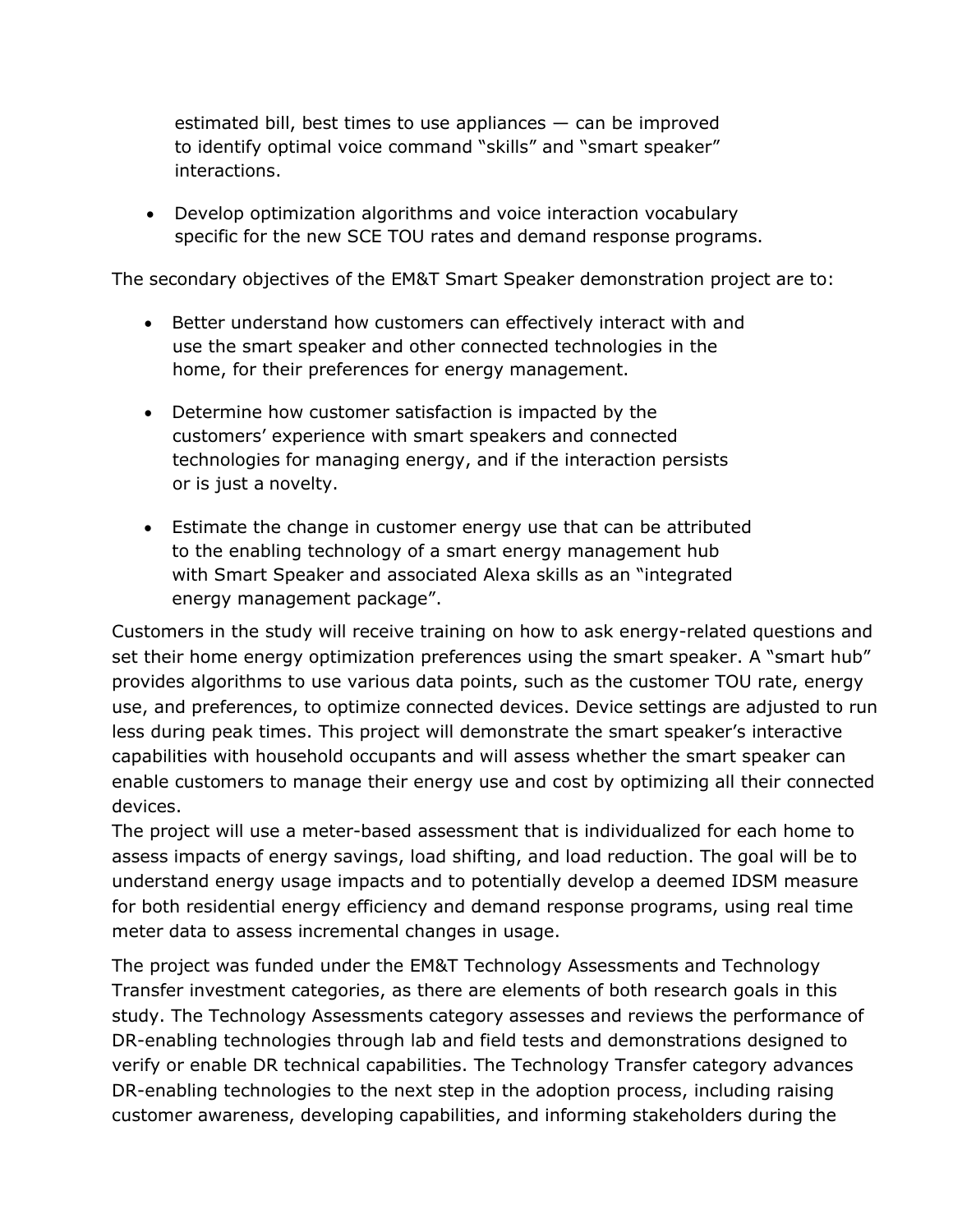early stages of emerging technology development for potential DR program and product offerings.

## **Collaboration**

This work leverages the previous "smart speaker" work funded by the CEC and supported by SCE under the CEC EPIC GFO 15-311 RATES transactive energy project (\$3.1M CEC grant). This was a transactive energy pilot that developed certain software and smart speaker skills that are foundational to this current project. This new work is a collaboration among multiple groups within  $SCE - EM8T$ , SCE Product Development  $$ other technology stakeholders, and the CEC grant awardees, such as Universal Devices. The technology transfer from this effort leverages over \$3M of funding. The M&V study to assess the load impacts or price elasticity effects will be conducted by Nexant under contract to SCE. No other direct cost-sharing or co-funding with any other parties was enabled.

## **Results/Status**

The "first-phase" of preliminary ex post load impact Measurement and Evaluation was conducted by Nexant during Q2 of 2021. The evaluation conducted consisted of summer 2020 data of the participants enrolled in the SCE Smart Speaker project. Initially 91 customers were enrolled but only 63 TOU rate customers remained active. Twenty-five control customers were matched to the 25 treatment customers on TOU rate (4 p.m. to 9 p.m.), known as Rate 4, and 38 control customers were matched to the 38 treatment customers on TOU rate (5p.m.to 8p.m.), known as Rate 5.

Customers on Rate 4 showed load reductions of 1.7% or 0.03 kW during the peak period on average weekdays, but the estimate was not statistically significant (see Figure 1, below). Peak period load reductions for Rate 5 (10.6% or 0.22 kW) were larger in comparison to Rate 4 and were statistically significant (see Figure 2, below).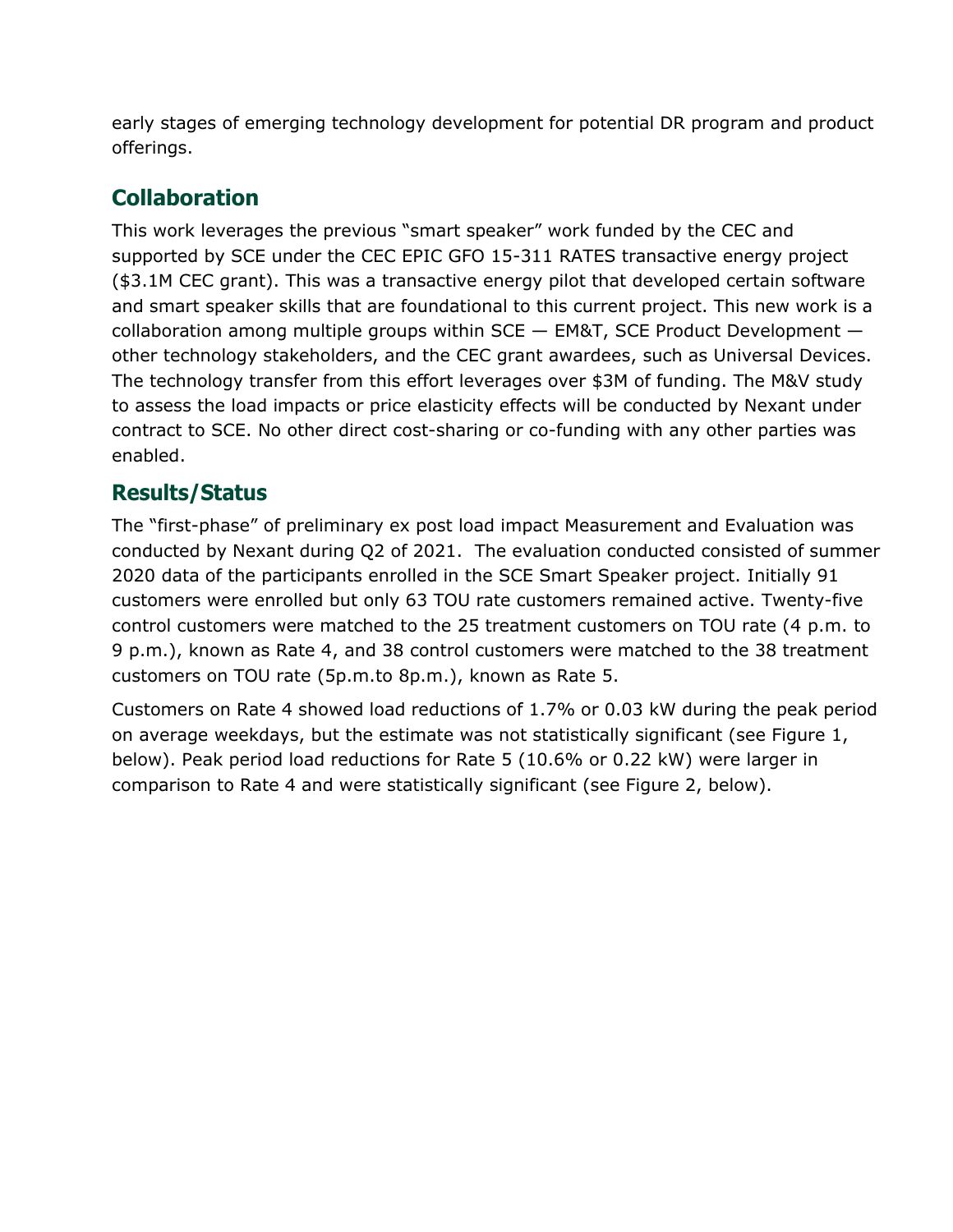### **Figure 1: Ex Post Load Impacts during the Summer Average Weekday and Peak for Rate 4**



#### **Figure 2: Ex Post Load Impacts during the Summer Average Weekday and Peak for Rate 5**

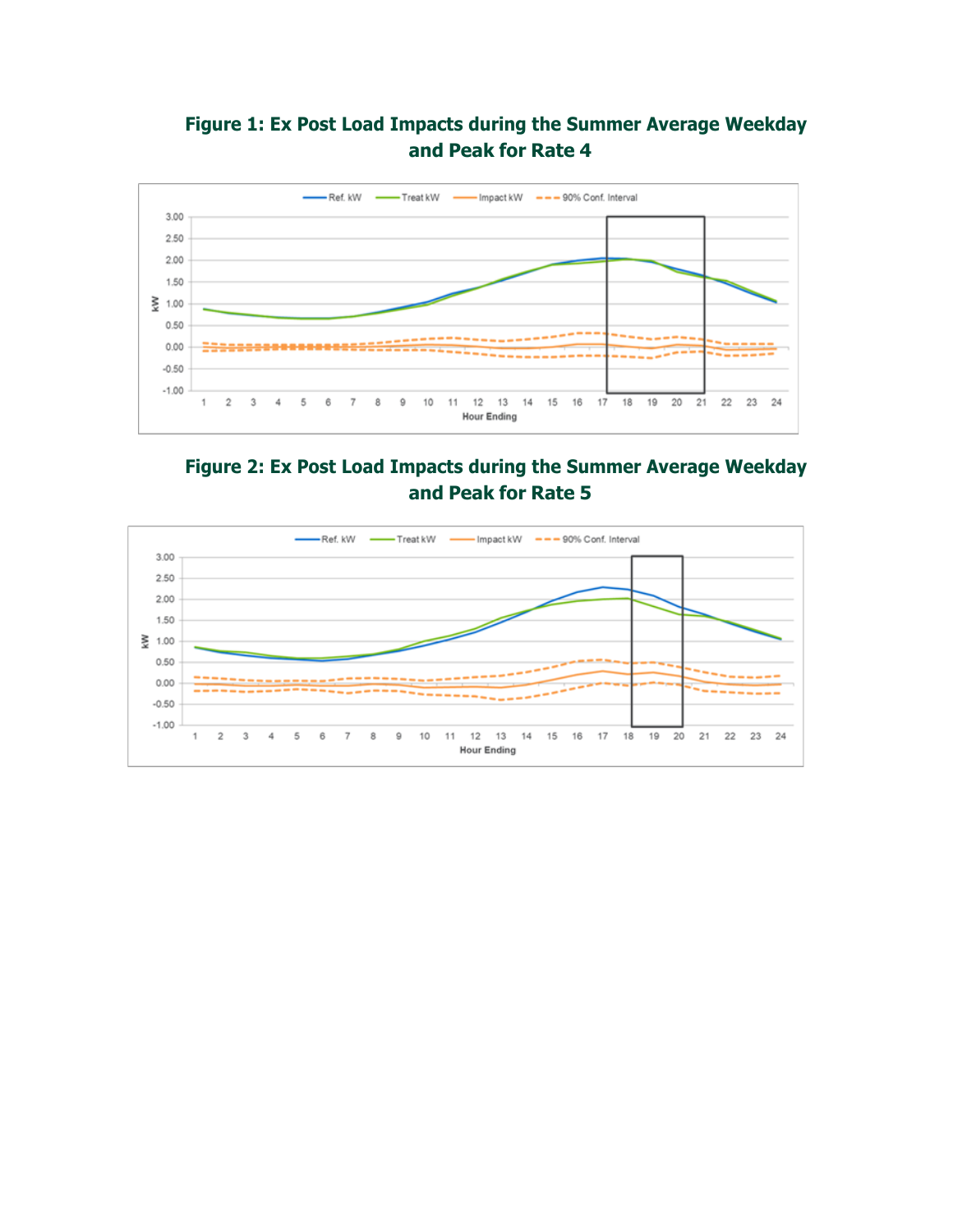| Rate   | Period | <b>Treated</b><br><b>Customers</b> | <b>kW</b> | <b>Reference Treatment Absolute Percent</b><br>kW | <b>Impact</b> | Impact |
|--------|--------|------------------------------------|-----------|---------------------------------------------------|---------------|--------|
| Rate 4 | Peak   | 25                                 | 1.91      | 1.87                                              | 0.03          | 1.7%   |
| Rate 5 |        | 38                                 | 2.05      | 1.83                                              | 0.22          | 10.6%  |
| Rate 4 | Day    | 25                                 | 30.97     | 30.71                                             | 0.26          | 0.8%   |
| Rate 5 |        | 38                                 | 30.26     | 29.88                                             | 0.38          | 1.3%   |

#### **Table 1: Load Impact Summary Statistics for Summer Average Weekday and Peak Period**

Intent request accounted for 72% of all smart device interactions. Intent requests were questions or requests made by customers to the smart speaker. "Get Electricity Cost" accounted for about one-third of all interactions. Tables 2 and 3 below show participants' interaction with the smart speaker via the different "skills" as per the log of the tracking system and specific requests from customers in the study.

| <b>Use Type</b>         | July | August | September | <b>Total</b> |
|-------------------------|------|--------|-----------|--------------|
| Intent Request          | 32   | 72     | 24        | 128          |
| Launch Request          | 12   | 15     |           | 32           |
| Link skill Account      |      | 9      |           | 12           |
| Enable Skill            |      |        |           |              |
| Change Skill Permission |      |        |           |              |
| <b>Total</b>            |      | 97     | 32        |              |

#### **Table 2: Skill Log Summary**